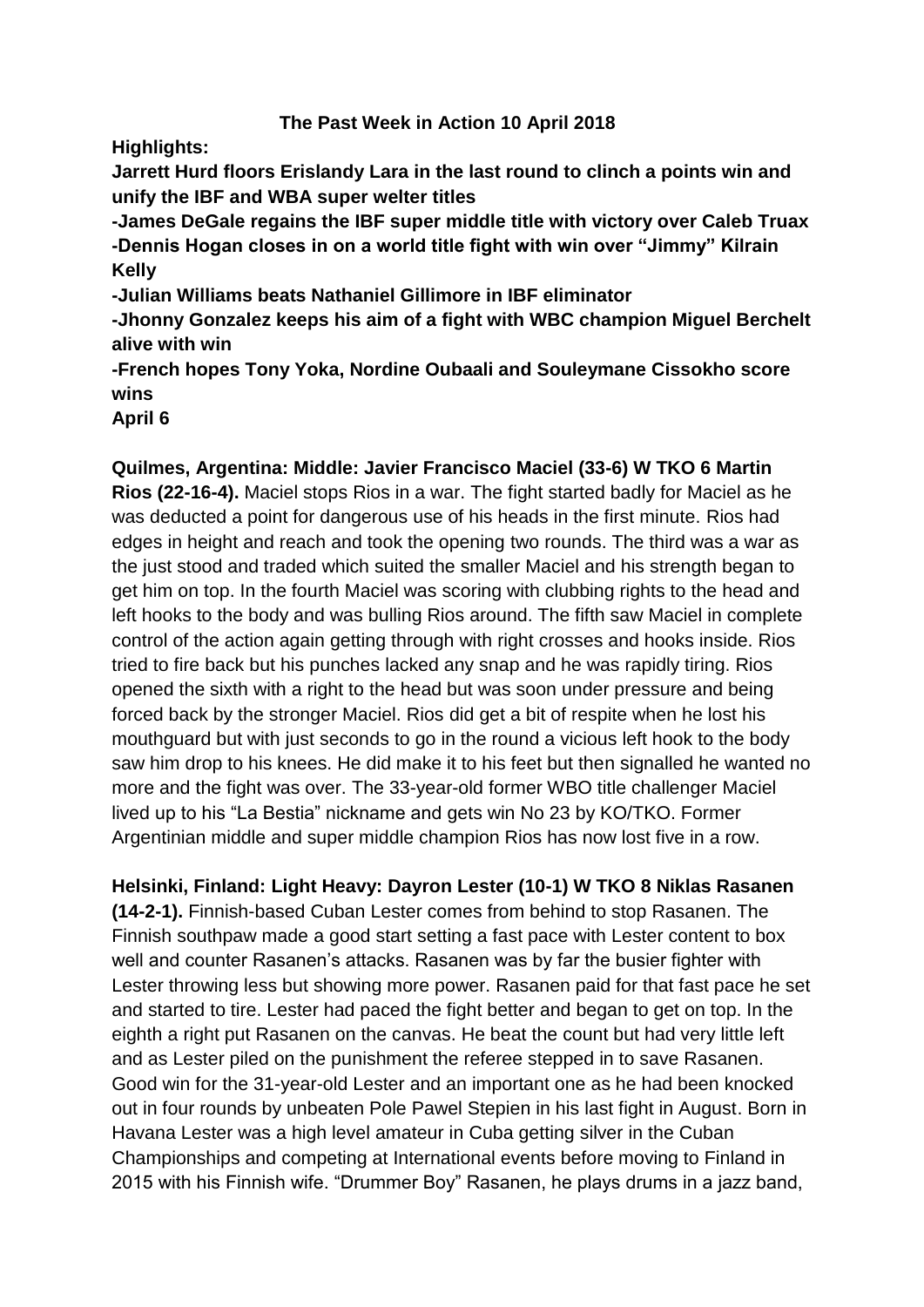lost to Mariano Hilario for the European Union title in 2016 and may have to think whether he wants to continue as a pro. His wife Eva Wahlstrom is the biggest attraction in Finnish boxing and retained her WBC super feather title on the show so it was not all bad for the family on the night.

# **East London, South Africa: Light Simpiwe Vetyeka (30-4) W KO 8 Thompson Mokwana (23-12-1,1ND). Super Fly: Yanga Sigqibo (10-1-1) W PTS 12 Sabelo Ngebinyana (9-3).**

### **Vetyeka vs. Mokwana**

Vetyeka keeps his career alive as he beats experienced Mokwana. Over the early rounds Mokwana held his own in the match scoring with stiff left jabs that rocked Vetyeka onto his back foot. The action was close but the quality work was coming from Vetyeka who was moving Mokwana around and opening him up for some quality body punches. In the eighth Vetyeka backed Mokwana up and then bulled him around the ropes. Mokwana began to fall apart as Vetyeka scored with jabs and hooks. He forced Mokwana to the ropes and landed a couple of hooks to the body. Mokwana missed with a left and Vetyeka came over the top with a chopping right to the side of the head which dropped Mokwana to his knees and he was counted out. Vetyeka, 37, a former WBA feather and IBO bantam and feather champion had lost a majority verdict to 10 fight novice Lerato Dlamini in October but looked more like his old self here. Mokwana, 32, a former national light champion had scored a win over former IBF champion Mzonke Fana in June.

### **Sigqibo vs. Ngebinyana**

Sigqibo retains the national title with comfortable victory over Ngebinyana. The champion was just too slick and too quick for limited southpaw Ngebinyana and outboxed him all the way. The only knockdown came from a right from Sigqibo in the sixth as he cruised to victory. Scores 118-109, 117-111 and 116-112 for Sigqibo who gets his seventh win in a row, Ngebinyana had scored a win over former South African flyweight champion Doctor Ntsele last year but was well beaten here.

**Dar-ES Salaam, Tanzania: Super Light: Mfaume Mfaume (12-3-2) W PTS 10** 

**Habibu Pengo (12-3-2).** Mfaume wins the vacant East & Central African title with comfortable points victory over fellow Tanzanian Pengo. Scores 99-91 twice and 98- 92 for the 25-year-old Mfaume. Two of Mfaume's losses have been on the road in Europe against tough opposition. Pengo had lost only one of his last 14 fights.

## **Pretoria, South Africa: Super Light; Xolisani Ndongeni (24-0) W PTS 12 Abraham Ndauendapo (16-6). Super Light: Xolani Mcotheli (16-4) W TKO 6 Warren Joubert (26-6-5). Light: Michael Mokoena (12-1) W PTS 10 Marcus Lebogo (8-3-1).**

### **Ndongeni vs. Ndauendapo**

Ndongeni too quick and too skilful for Namibian Ndauendapo and picks up the vacant WBF title. The unbeaten South African boxed his way to victory over a willing but limited Ndauendapo. Scores 118-110, 117-111 and 115-113 for Ndongeni. The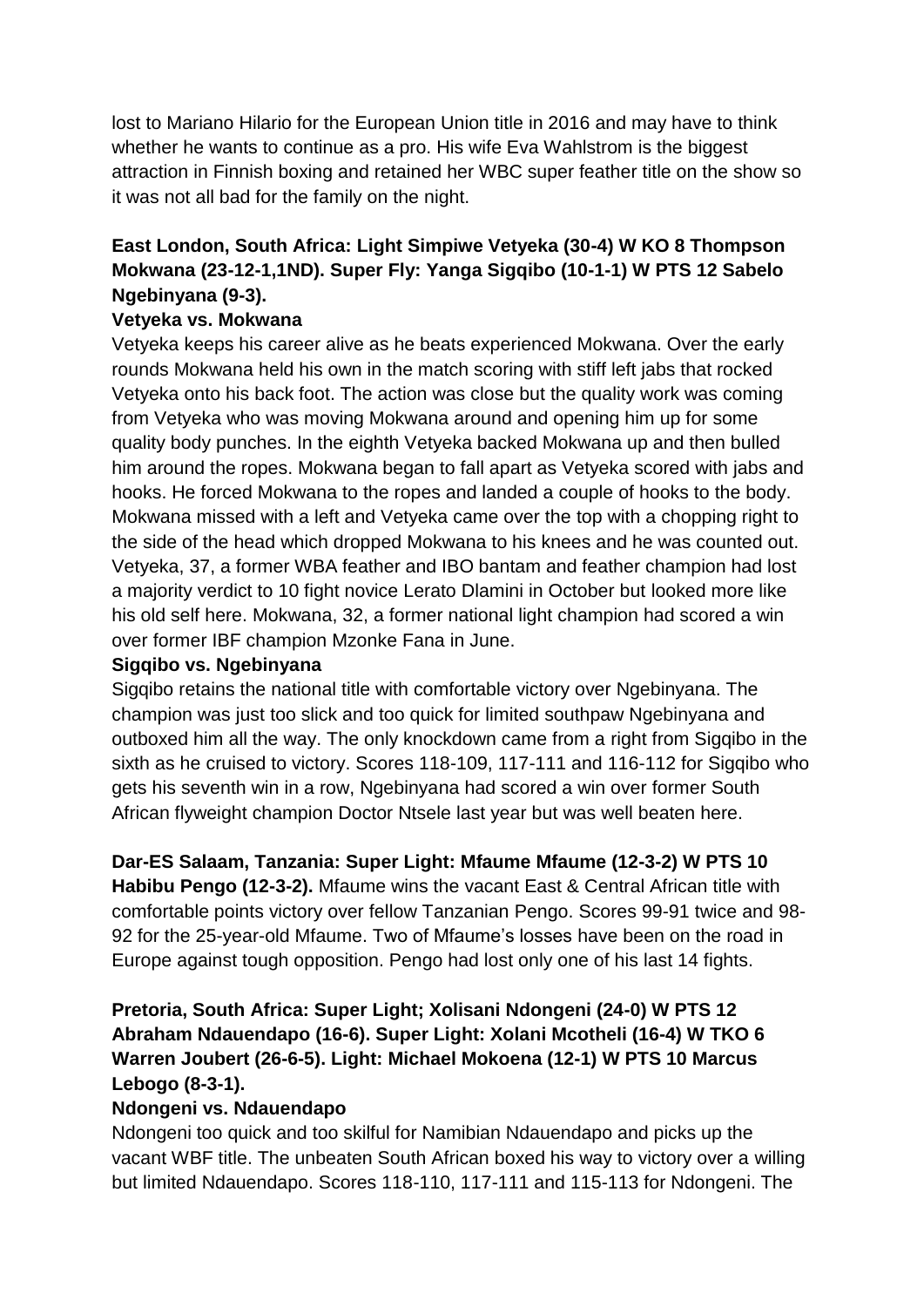South African is a former undefeated IBO champion but he lost that title due to inactivity not having fought between November 2016 and December 2017. Ndauendapo, 34, had lost 3 of his last 4 fights but the losses had all been to good level opposition.

### **Mcotheli vs. Joubert**

Mcotheli retains the national title with cut stoppage over Joubert. This was close a and entertaining fight with plenty of lively exchanges so it was a pity it had to end early. The cause of the stoppage was a bad cut over the left eye of Joubert and with the blood trickling into Joubert's eye the referee stopped the fight. First defence of his title for Mcotheli who gets his third win in a row, Former undefeated national champion Joubert will be hoping for another chance to regain his old title. It was Joubert's first fight since losing in six rounds against Josh Taylor for the Commonwealth title in March last year

### **Mokoena vs. Lebogo**

Mokoena retains his Gauteng Provincial title with a majority decision over Lebogo. A variation in the scoring with two judges having Mokoena the winner by six points and the third seeing it as a draw. Now five wins in a row for Mokoena the South African No 2. Lebogo, rated No 3 by BSA was moving up to ten rounds for the first time.

## **April 7**

## **Alta Garcia, Argentina: Super Feather Jose Romero (19-0) W PTS 10 Jesus**

**Cuadro (14-4).** Romero remains unbeaten with majority decision over Venezuelanbased Mexican Cuadro but is lucky to do so. Romero made a confident start and looked to have built a small lead after three rounds but the southpaw guard of Cuadro gave him problems and he then fell away as Cuadro swept the middle rounds. Romero rallied in the ninth but with Cuadro taking the last the Venezuelan seemed to have done enough to win. Scores a ridiculous 98-92 and 96-94 for Romero and 95-95. The 21-year-old Romero, the Argentinian No 2, retains the interim WBC Latino title but it was a poor performance from him against modest opposition.

## **Brisbane, Australia: Super Welter: Dennis Hogan (27-1-1) W PTS 12 "Jimmy" Kilrain Kelly (23-2). Light Heavy: Damien Hooper (14-1) W TKO 9 Renold Quinlan (12-3). Cruiser: Jai Opetaia (15-0) W TKO 2 Lukas Paszkowsky (9-2). Hogan vs. Kelly**

Big win for Hogan as he gets unanimous verdict over Kelly in a fight that Hogan hopes will lead to another title shot. Englishman Kelly had height and reach on his side and made a confident start using the jab well and scoring to the body. Hogan began to roll from late in the third. Much of the work was untidy but Hogan was just getting the better of the exchanges. Kelly went to the body well at the start of the fourth but Hogan usually a slow starter was getting into his stride. There was too much clinching in the fifth but the effective work was coming from the Australianbased Irishman in that round and he pocketed the sixth and seventh. Kelly fired back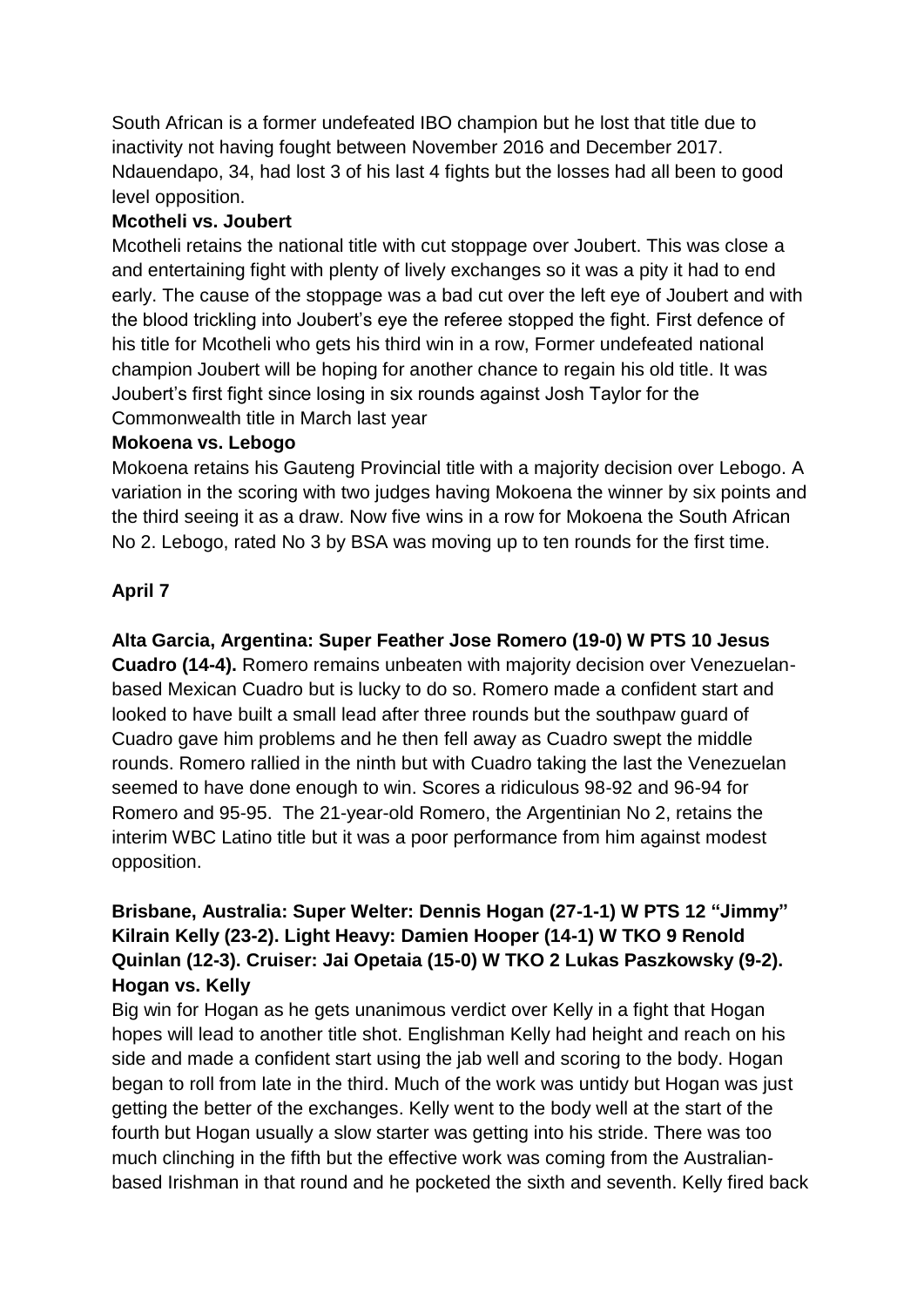in furious action in the eighth rocking Hogan with a right but Hogan banged back to take the ninth. It swung Kelly's way again in the tenth as he was just the busier fighter. Hogan was stronger over the closing rounds landing a huge right in the eleventh and almost bundling Kelly out through the ropes in the last as he staged a storming finish. Scores 119-109, 117-111 and 117-113 all for Hogan who retains his WBO Oriental title and captures Kelly's WBO Inter-Continental title. Hogan was a clear and deserved winner but the scores seemed wide and did not reflect how tough Kelly made this for Hogan. The 33-year-old "Hurricane" lost a wide unanimous decision to Jack Culcay for the interim WBA title but has now scored five wins on the bounce against good level opposition. He is No 3 with the WBO behind Liam Smith and Kanat Islam. Smith challenges Sadam Ali for the WBO title on 12 May. Kanat Islam is No 2 but he is also No 1 with the WBA and the highest rated challenger with the IBF so he may try for a shot at new champion Jarrett Hurd and so improve Hogan's chances of a WBO title fight. Kelly,25, the WBO No 4 going in, was stopped in seven rounds by Smith for the WBO title in 2015 but had rebuilt with seven wins since then and has time to get over this loss and come back strongly.

#### **Hooper vs. Quinlan**

Hooper climbs off the floor twice to stop Quinlan. Hopper was quicker and had a longer reach so was able to keep on the move spearing the advancing Quinlan with his left and scoring to the head with long rights. Quinlan was trying to walk Hooper down but was just not quick enough. He managed to land a couple of good jabs and a right in the third but Hooper was tying him up when he did get past the jab. Hoper boxed his way through the fourth scoring at range with the jab and catching Quinlan with rights as he came forward. In the fifth Quinlan finally managed to trap Hooper on the ropes and threw a bunch of punches none which looked that hard but Hooper dropped to his knees. Hooper was up quickly but as the count got to six he went down on one knee before getting up again. A left uppercut from Quinlan had Hooper's legs wobbling badly and he again dropped to the floor. He was now cut below the left eye but was up quickly only to again go on down on one knee before rising again at eight. Hooper was staggered again by a right and was floundering but managed to hold and make it the bell. Hooper boxed his way through the sixth and seventh with Quinlan tiring and not able to cut the ring off. Hooper was also tiring but he unloaded some heavy rights in the eighth before being deducted a point for a blow to the back of Quinlan's head. Quinlan was scoring with some wicked uppercuts early in the ninth. Hooper then began to find the target with right crosses and then landed a right uppercut that rocked Quinlan back on his heels. Suddenly Quinlan's legs were gone and he tried to hold on to Hooper but Hooper shook him free and with Quinlan trapped on the ropes Hooper kept punching a practically defenceless Quinlan until the referee stopped the fight. Then 26-year-old "Super" Hooper retains the WBO International title he won with an upset victory over unbeaten Umar Salamov in July. A few years back Hooper was the No 1 Australian amateur beating Marcus Brown at the 2012 Olympics. He was expected to march to some major titles as a pro but serious doubts arose after he was knocked in just 21 seconds by 3-1 novice Rob Powdrill. His win over Salamov has seen him elevated to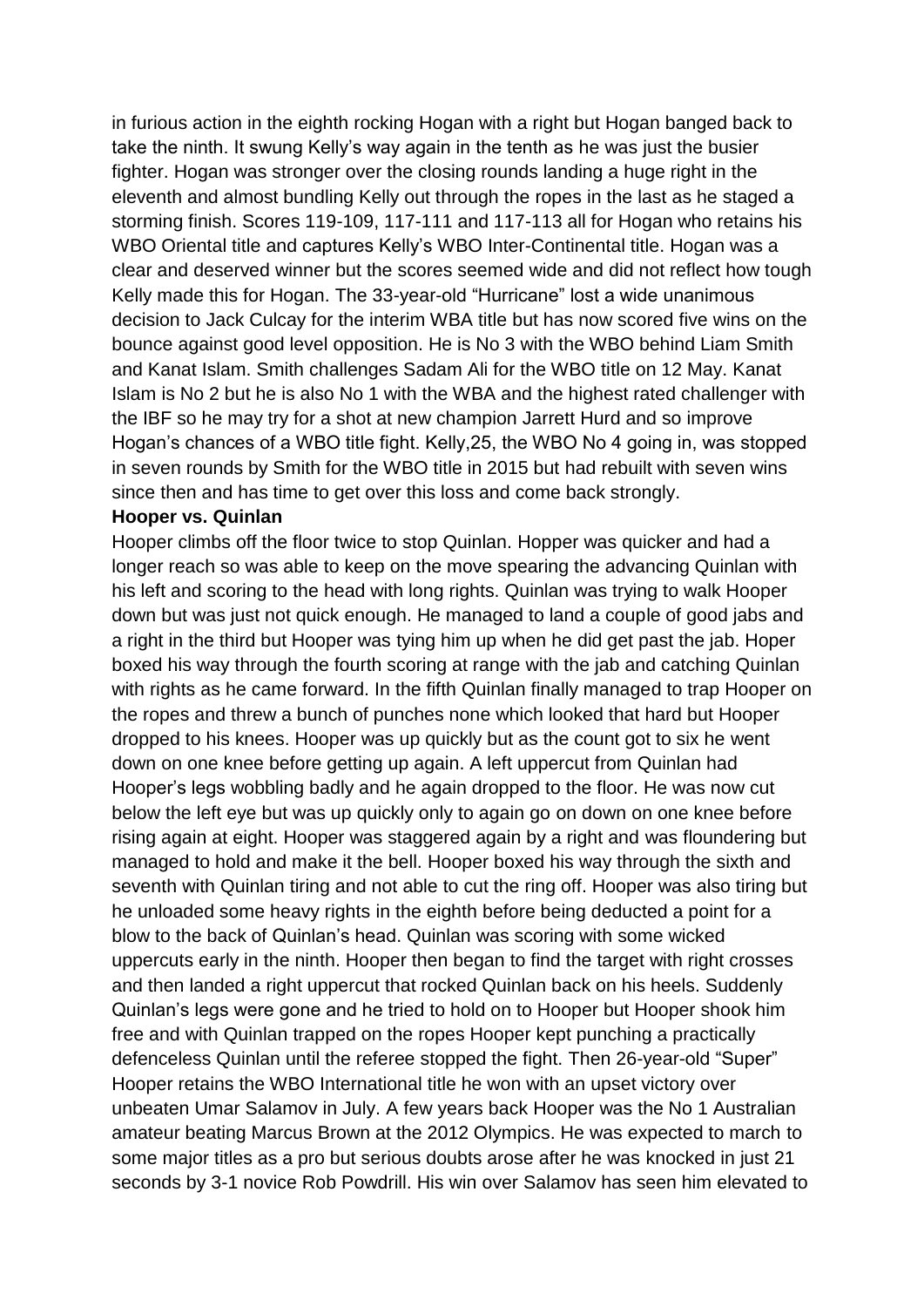No 10 by the WBO but he was one punch away from a loss in the fifth and those questions over his chin remain.

### **Opetaia vs. Paszkowsky**

Opetaia wins the vacant WBO Asia Pacific title as he blows away game Paszkowsky inside two rounds. Opetaia was too quick handed and to heavy handed for German Paszkowsky. Opetaia rocked Paszkowsky with a southpaw right hook in the first before putting him down with a left later in the round. Paszkowsky was up immediately and made it to the bell. Opetaia put him down again early in the second with a succession of punches from both hands and again Paszkowsky was up quickly. He tried to punch back but was reeling under another bombardment when the referee stopped just as the fight as the towel came in from the German's corner. Now ten wins in a row by KO/TKO for the 22-year-old Australian champion and WBO No 15. He is a former World Youth champion and 2012 Olympian. After losing his first pro fight Paszkowsky had won nine in a row but was outclassed by Opetaia.

#### **Vienna, Austria: Heavy: Tervel Pulev (10-0) W KO 2 Laszlo Penzes (7-1). Middle: Marcos Nader (19-1-1) W KO 2 Darko Knezevic (12-25). Pulev vs. Penzes**

Pulev eases to win No 10 with brutal kayo of Penzes. The fight was never going to last long and Pulev ended it in the second with a thunderous left hook the deposited Penzes on his back with his head resting on the bottom rope. The 35-year-old younger brother of Kubrat twice won silver medals at the European Championships and a bronze at the London Olympics where he lost to Olek Usyk before turning pro at 33. He has won 9 by KO/TKO. Penzes, 39, had won five of his fights in the first round but against very poor opposition.

### **Nader vs. Knezevic**

Nader returns to the pro ranks with stoppage of Knezevic. He had the Serbian down in the first and under pressure early in the second with the referee stopped the fight. The Spanish-born Austrian is a former European Union champion. He lost his title on a split decision against Emanuele Blandamura in 2014 and then contracted himself to fight in the AIBA pro boxing hoping to qualify for the 2016 Olympics but was unsuccessful and was then inactive due to an elbow injury. Now 18 losses by KO/TKO for Knezevic

### **Quebec City, Canada: Super Light: Mathieu Germain (14-0) W TKO 8 Miguel Zamudio (40-11-1). Heavy: Simon Kean (14-0) W KO 5 Ignacio Esparza (21-3). Germain vs. Zamudio**

Germain adds another win as he halts experienced Zamudio. Germain had his jab working early opening a cut under the right eye of the Mexican in the opening round. Germain used his better skills to build on that start and he had Zamudio hurt in the third. Zamudio survived but took heavy punishment over the next three rounds before he was put down by a right/ left combination late in the seventh and only the bell saved him. Germain went straight after Zamudio in the eighth and after a left uppercut had the Mexican stumbling on shaky legs the referee stopped the fight.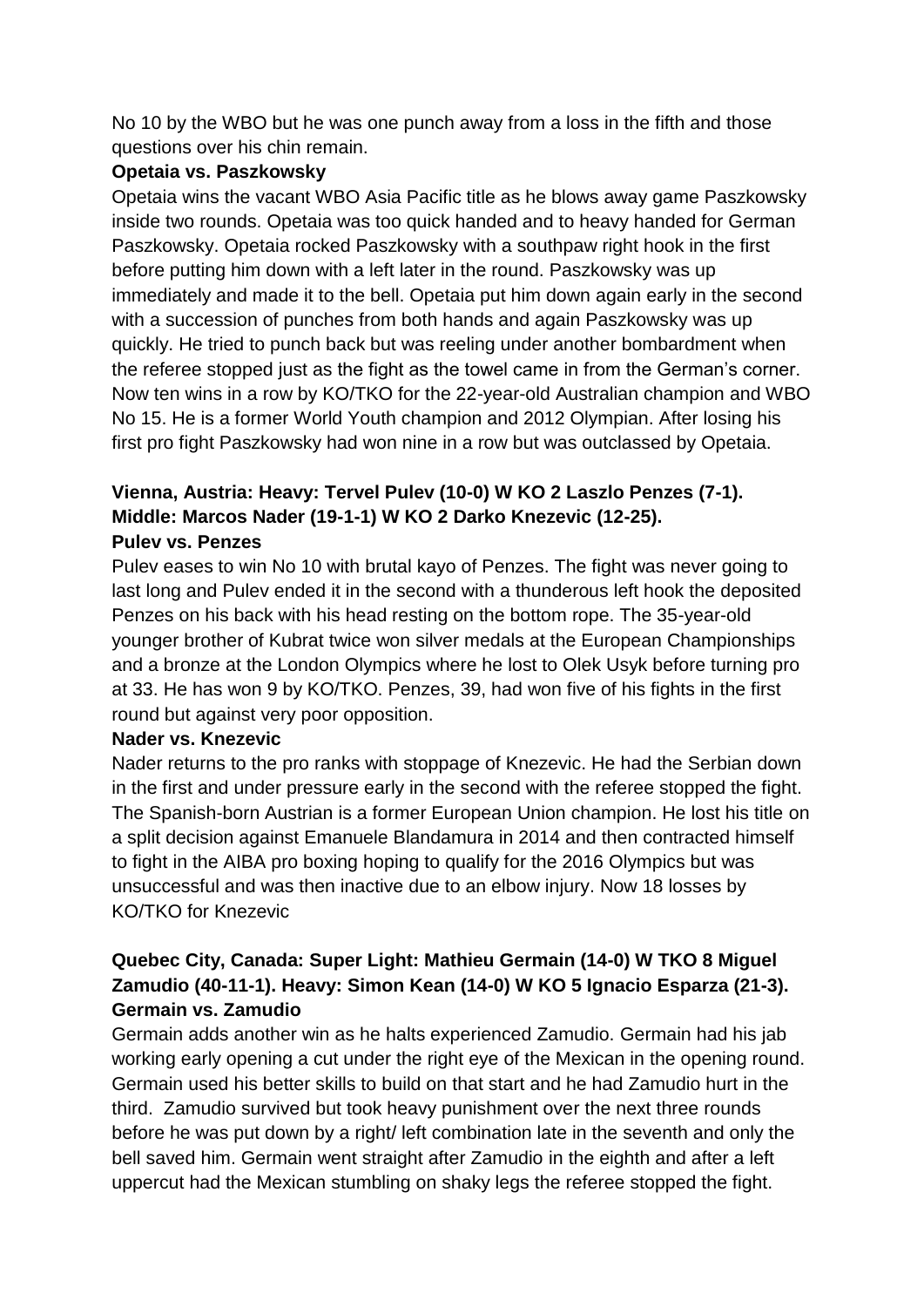Good win for the 28-year-old "G-Time" as he builds on an impressive victory over Cam O'Connell in February. He has eight wins by KO/TKO. Zamudio had won 5 of his last 6 fights but this is his ninth loss by KO/TKO.

#### **Kean vs. Esparza**

The only way to describe this is to call it a farce. The 6'5" "Grizzly" was faced with a 40-year-old Mexican who it was expected would come in at around 240lbs. Since Esparza started out as a 190lbs boxer it was natural he should look a bit overweight. In fact he was so obese that the press were not allowed to see him stripped down before the fight as Esparza came in at 273lbs with rolls of fat around his waist. He actually stood up well to the punishment Kean handed out but the crowd were booing the mismatch by the second round. The 29-year-old Kean ended it in the fifth dropping Esparza twice with head punches and the Mexican was counted out. Now thirteen wins by KO/TKO for Kean and his sixth win in a row inside the distance but this one was an embarrassment for the unbeaten Canadian. He will get a much tougher fight out of fellow Canadian Adam Braidwood in June. This was Esparza's first fight for 16 months and he had put on 26lbs since that 2016 fight.

## **Paris, France: Heavy: Tony Yoka (4-0) W KO 5 Cyril Leonet (13-10-3). Bantam: Nordine Oubaali (14-0) W KO 2 Luis Melendez (47-12-1). Super Welter: Souleymane Cissokho (6-0) W PTS 10 Jose de Jesus Macias (23-9-2). Yoka vs. Leonet**

Too easy for Yoka as he easily breaks down and halts former French champion Leonet. The 6'7" Yoka towered over the 6'1" Leonet but made a cautious start using his huge reach advantage to score at a distance with jabs and hooks to the body. With Yoka also being much lighter on his feet Leonet just could not close the distance. In the fourth strong jabs from Yoka opened a cut on the bridge of Leonet's nose. Leonet made a big effort to get inside in the fifth but a straight right from Yoka sent Leonet down to the canvas on his back and he was counted out. The 25-yearold 2016 gold medal winner now has three wins by KO/TKO but is still very much a work in progress. For missing three test whilst travelling or training overseas he was given a suspended suspension. Leonet, 34, the French No 5 suffers his fourth loss by KO/TKO.

### **Oubaali vs. Melendez**

Another sparkling show by southpaw Oubaali. He just blew away experienced Colombian southpaw Melendez. From the opening bell Oubaali had Melendez under pressure. He was banging home hooks from both hands with Melendez soaking up punishment and not finding the space to fire back. Oubaali ended it in the second as he staggered Melendez with a left hook and then landed a couple more punches which saw Melendez slide to the canvas. He beat the count but a right hook followed by a left hook put him on the floor again. The referee started to count and then waived the fight off. The 31-year-old Oubaali is No 4 with the WBC following wins over former WBO fly champion Julio Cesar Miranda, former interim WBO bantam champion Alejandro Hernandez and useful Filipino Mark Anthony Geraldo. Now four losses by KO/TKO for 38-year-old Melendez a former IBO title challenger.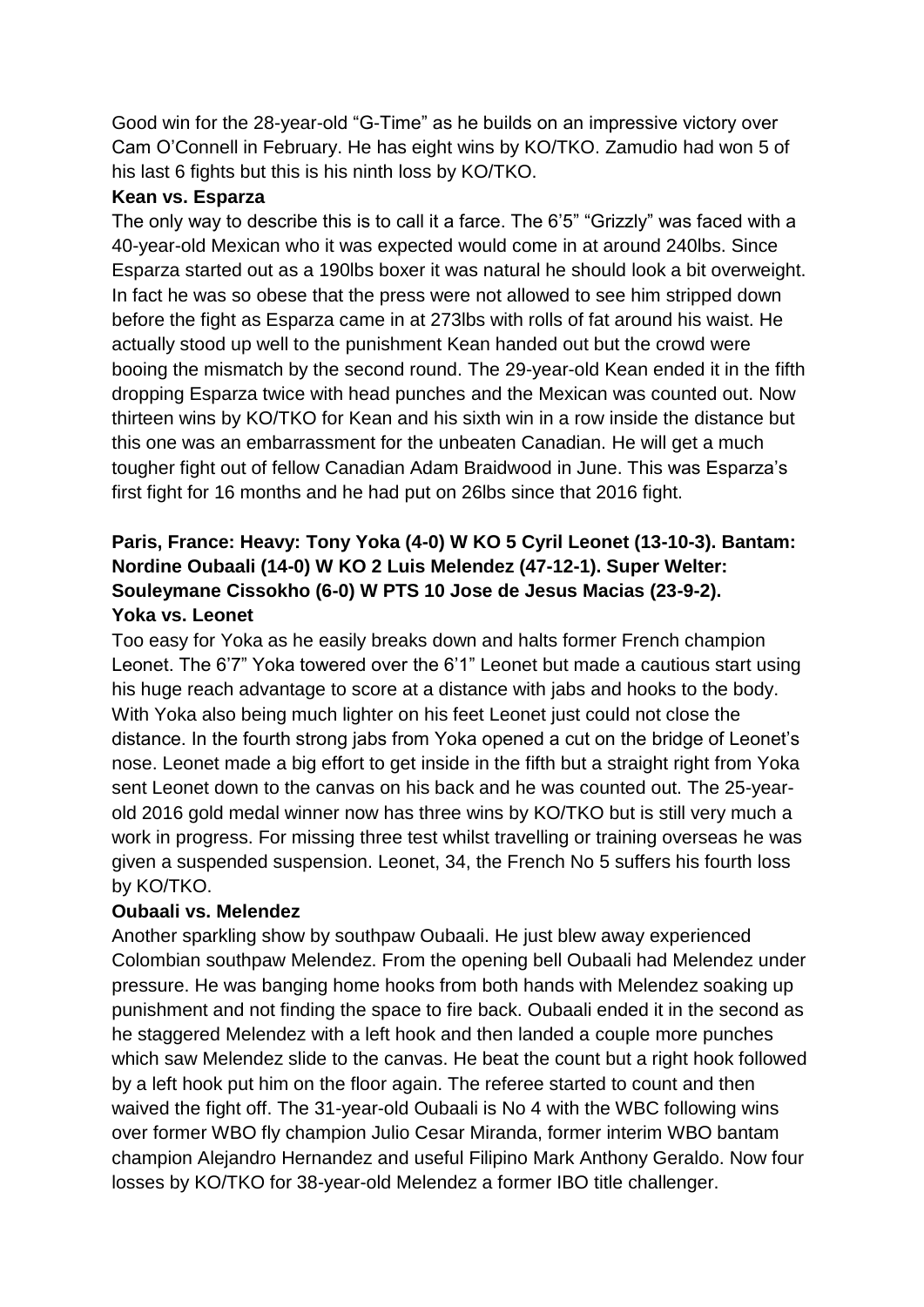#### **Cissokho vs. Macias**

Olympian Cissokho has to go the distance for the first time as he outclasses a game Macias. The Rio bronze medallist put on scintillating exhibition as he was too fast and too clever for the Mexican. Cissokho was dazzling Macias with the speed and variety of his punches. It was the fifth round before Macias even managed to land one good punch as the silky movement and constant change of angles had him bemused. A left almost put Macias down but he stayed on his feet as Cissokho took every round and showed no problem in going ten for the first time. Scores 100-90 for Cissokho from all three judges. France has plenty of talent in the super welter division with Cedric Vitu, Michel Soro and Maxime Beaussire all high quality fighters and the 26-year-old Senegal-born Cissokho is right up there with them. Last time out Macias had taken Canadian hope Mike Zewski the distance over eight rounds and he earned his pay by doing the same here against Cissokho.

**Hangelsberg, Germany: Middle: Denny Lehman (14-6-2) W KO 3 Chris Hermann (22-15-1).** Lehman wins the vacant Global Boxing Council Inter-Continental title. With kayo of Hermann. Lehman, the German International champion, gets his eleventh win by KO.TKO. The 30-year-old "Spartan" started his career by going 1-4-1 but persevered and improved. Fellow German Hermann falls to 13 losses by KO/TKO.

**Accra, Ghana: Super Welter: Patrick Allotey (38-3) W TKO 6 Frank Dodzi (19-**

**10).** Allotey beats fellow-Ghanaian Dodzi to win the vacant WBO African title, Allotey used a strong jab to take the first round and strengthen his dominance by rocking Dodzi with a right to the head in the second. Dodzi was more competitive over the third and fourth but again they were rounds that Allotey took with some quick combinations. Allotey came close to ending it in the fifth. He rocked Dodzi early with a left hook and another left hook had Dodzi on the verge of going down. Allotey finished it in the sixth as he stormed forward landing hard to head and body and the referee stopped the fight just as the towel came in from Dodzi's corner. The 27-yearold Allotey gets his fourth win since losing on points against Kanat Islam in a creditable performance in 2016. He wants a return. Dodzi was stopped inside a round by Brit Sam Sheedy in 2015 and this was his first fight since December 2016.

**Tokyo, Japan: Feather: Taiki Minamoto (15-5) W TKO 7Takenori Ohashi (15-5- 2).** Minor upset sees Minamoto wins the Japanese title with a victory over champion Ohashi. Minamoto made good use of his longer reach and was quicker to the punch than the powerful but slower Ohashi. He landed some hard shots in the second particularly a powerful left hook and although Ohashi did better at the start of the third Minamoto finished the round strongly. Ohashi had his jab working in the fourth but again Minamoto broke through with hard left hooks and by the fifth Ohashi was cut over his right eye and looking a beaten fighter . After five rounds Minamoto was in front 49-46 on two cards and a dominant 50-44 on the third. Minamoto weakened Ohashi with body punches in the sixth and after Ohashi was on unsteady legs from a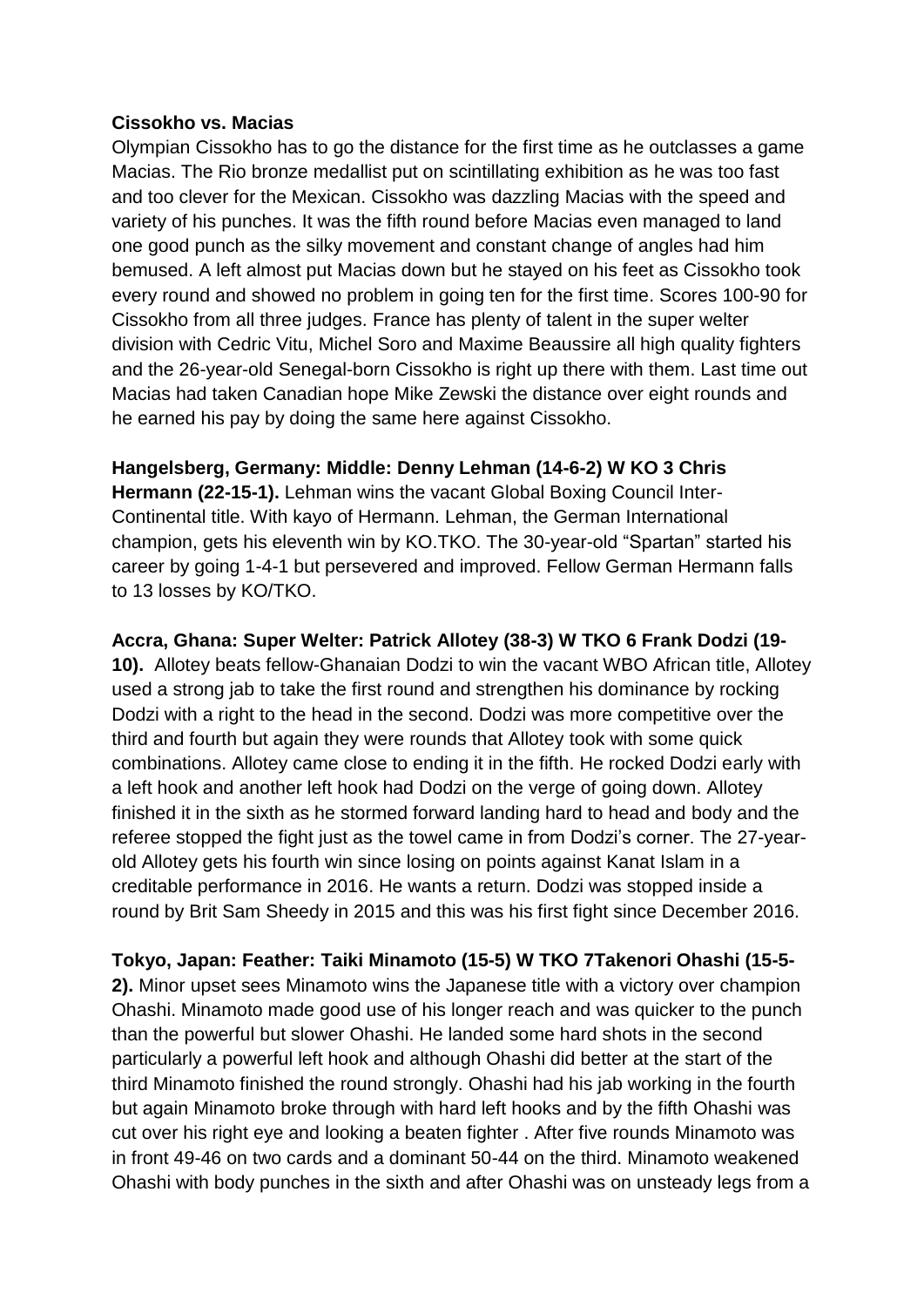Minamoto right in the seventh the referee stopped the fight. Minamoto had lost on points to Yukinori Oguni for the Japanese super bantam title in 2015 but earned this title shot with a run of four wins. Ohashi was making the first defence of the national title and suffered his fourth loss by KO/TKO.

## **Ixtapa Zihuatanejo: Super Feather: Jhonny Gonzalez (66-10) W PTS 12 Marlyn Cabrera (24-1). Super Light: Lindolfo Delgado (4-0) W KO 4 Juan Chavira (9- 15).**

### **Gonzalez vs. Cabrera**

Gonzalez makes it eight wins in a row with wide unanimous verdict over Dominican Cabrera. Gonzalez was his usual aggressive self and even from early in the fight Cabrera was not looking to stand and trade. Gonzalez was doing plenty of damage with his jabs and digging hard to the body. As the fight progressed Gonzalez mixed in more and more combinations with Cabrera gutsy but really only looking to survive. He managed that but lost every round. Scores 120-108 for Gonzalez from all three judges. The 36-year-old former WBO bantam and WBC feather champion retains his WBC Latino title for the third time. He is No 3 with the WBC and calling out champion Miguel Berchelt. Cabrera's record is padded with some pretty poor opposition. His other loss was a second round stoppage against Javier Fortuna in 2016.

### **Delgado vs. Chavira**

The former Olympian makers it four in a row by KO/TKO. He put the more experienced Chavira down twice with a hammering rights to the body and the latter of those rights convinced the referee to stop the one-sided fight in the fourth round. The 23-year-old from Monterrey has yet to go past the fourth round for a win. He represented Mexico at the 2016 Olympics and the 2013 and 2015 World Championships as well as winning a silver medal at the Central American & Caribbean Games. Chavira had won 4 of his last 5 fights but was no test for Delgado.

### **Lagos, Nigeria: Middle: Paul Valenzuela (22-7) W PTS 12 Aaron Coley (15-2-1). Middle: King Davidson (19-3,1ND) W PTS 12 Ishmael Tetteh (34-15-2). Light: DeMarcus Corley (51-29-1) W PTS 12 Patrick Lopez (25-12). Super Welter: Sule Olagbade (6-1) W PTS 10 Stephen Okine (13-15-1). Valenzuela vs. Coley**

Valenzuela wins the vacant WBU title with a split decision over Californian Coley. Valenzuela made good use of his longer reach to win this one on the outside but he needed a win having been 1-3 in his last 4 fights. Southpaw Coley's only other loss was on points against Ievgen Khytrov in 2015 and he had followed that with six wins on the bounce.

### **Davidson vs. Tetteh**

Australian-based southpaw Davidson returns home to get a win and collects the WBU African title. Davidson had the superior skills and harder punch with Tetteh competitive but never really threatening. Scores 118-112, 118-113 and 116-112 all for Davidson. The 33-year-old "Hand of God" turned pro in Australia after competing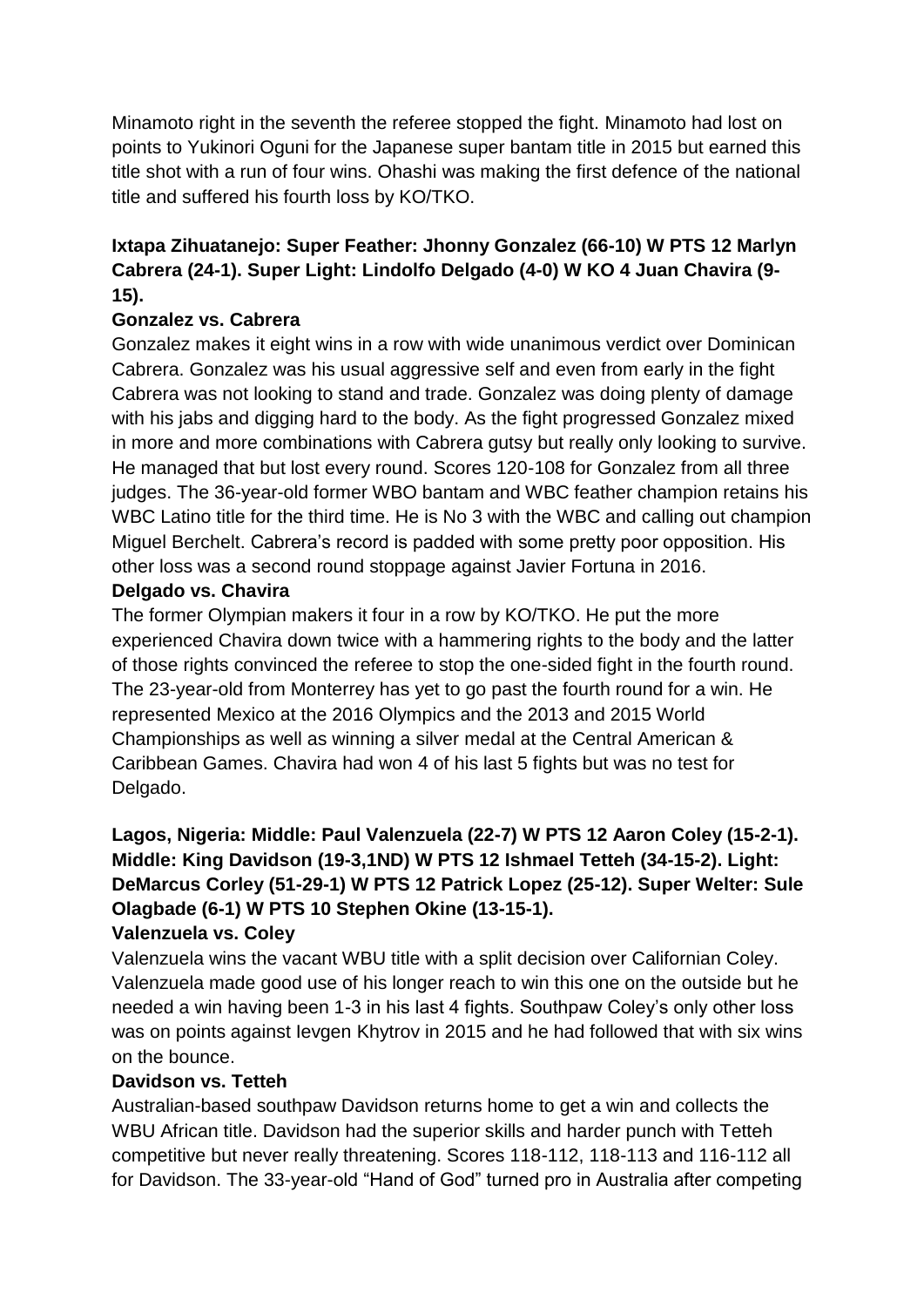at the 2006 Commonwealth Games in Melbourne. He won the Australian title and was 18-1 in his first 19 fights and was based in Britain for a couple of years but has not been active enough being inactive in 2014 and only one fight each in years 2015,2016 and 2017. Ghanaian Tetteh a former Commonwealth title challenger was stopped inside a round by unbeaten Brit Scott Fitzgerald in February.

### **Corley vs. Lopez**

"Chop Chop" just rolls on. The veteran former WBO super light champion adds another world title as he captures the vacant WBU crown with a unanimous verdict over Venezuelan Lopez. The 43-year-old Coley now has 80 fights on his record and you wonder whether he intends to go on to 100 but he will probably fall short as it could take him another 4 or 5 years to get there. Lopez, 40, was a double Olympian and won a gold medal at the Pan American Games so big things were expected from him but he never fulfilled that promise as a pro. He is now 2-7 in his last 9 fights.

#### **Olagbade vs. Okine**

Nigerian champion Olagbade collects the vacant West African Boxing Union title with stoppage of experienced Ghanaian Okine. It can difficult building a career in Nigeria as there are too few promotions and this is only the second fight in almost three years for "Tyson" Olagbade. Okine, 39, is a former Ghanaian and West African Union champion but is now 2-7 in his last 9 fights.

### **San Juan, Puerto Rico: Minimum: Carlos Licona (12-0) W PTS 10 Janiel Rivera (16-2-3), Light Heavy: Lenin Castillo (18-1-1) W TKO 10 Aaron Mitchell (27-3-1). Licona vs. Rivera**

Licona comes in as a substitute and gets wide unanimous verdict over local fighter Rivera. Mexican Licona forced the fight over the first two scoring well with his left and already marking up Rivera's face. Rivera then had a strong spell over the next two rounds moving and countering well. The Puerto Rican also had a slight edge in the fifth which was probably the best round of the fight as they traded heavy punches. Licona continued to take the fight to Rivera and the Puerto Rican slowed and was being forced to stand and trade more and Licona swept the closing rounds to take the decision. Scores 98-92 twice and 99-91 all for Licona. The 23-year-old Mexican was moving up to ten rounds for the first time and wins the vacant WBO Latino title. Rivera was 8-0-1 in his last 7 fights but lost clearly here.

### **Castillo vs. Mitchell**

Castillo wins the vacant WBO-NABO title with late stoppage of Mitchell. Dominican Castillo was in charge of this one from the start he was getting through with his jab and straight rights. Mitchell had some success with counter attacks but never really threatened. Castillo set a fast pace and as expected Mitchell quickly faded. In the seventh Mitchell made no attempt to trade punches but instead did some showboating and was warned for his tactics. Mitchell just circled the perimeter of the ring in the eighth hardly throwing a punch and when he repeated his negative tactics in the ninth he lost a point. Mitchell showed no more enthusiasm for the fight in the tenth and the referee lost patience and stopped the fight declaring Castillo the winner by TKO. Third inside the distance win for the tall Castillo since losing a majority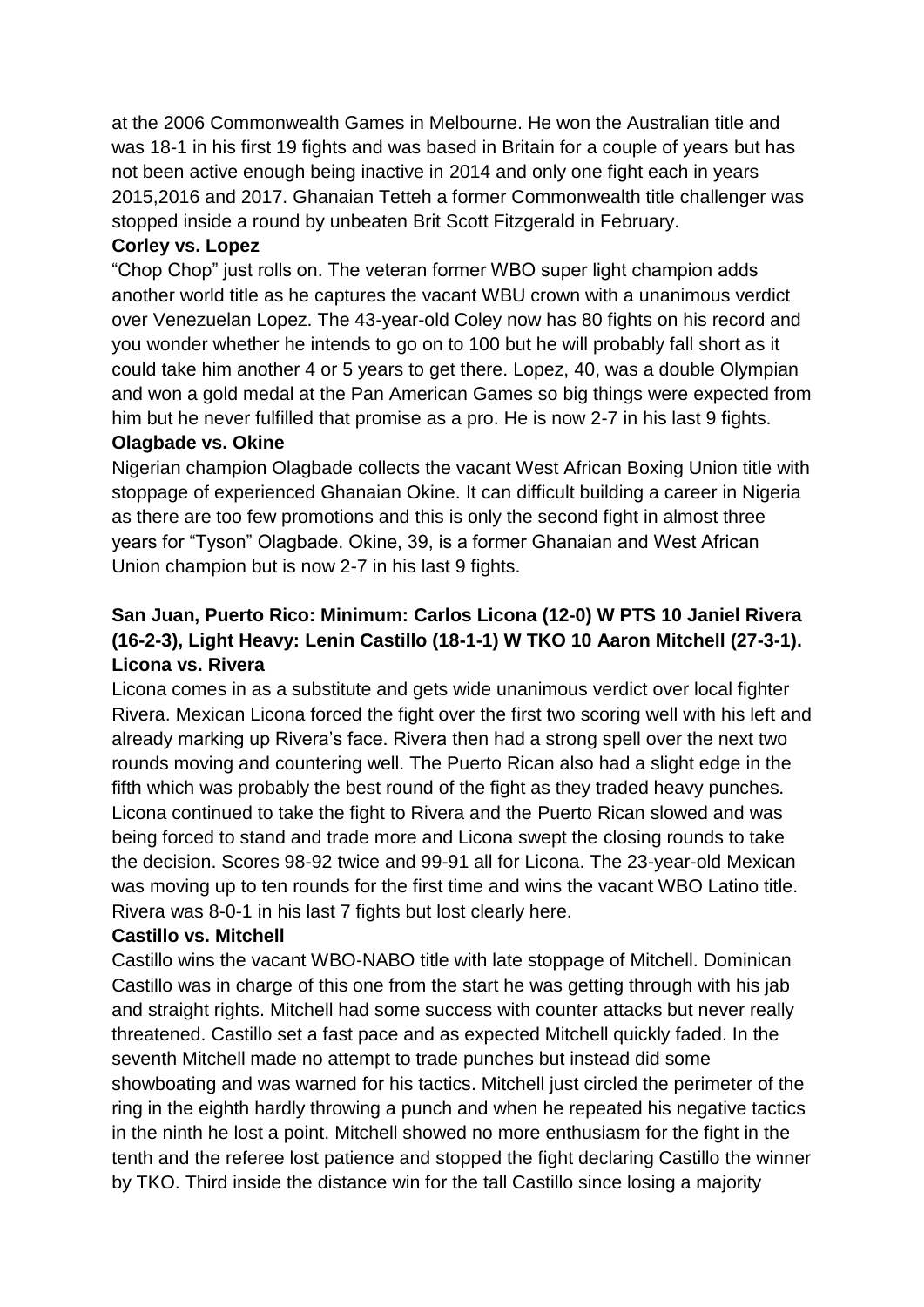decision to unbeaten Joseph Williams in February last year. He now has 13 wins by KO/TKO. As an amateur under his first name of Gilbert Castillo he was Dominican champion and competed at the 2008 Olympics and 2009 World Championships. The 48-year-old Mitchell was having his first fight since January 2105.

### **Uster, Switzerland: Light Heavy: Davide Faraci (8-0) W KO 2 Emmanuel Feuzeu**

**(10-6-2).** Faraci makes a successful transition to ten round status with kayo of Feuzeu. Italian-based but Swiss-born Faraci impressed his fans as he took the first two rounds despite Feuzeu showing some good skills. Faraci ended it early in the third putting Fuss down and out. The tall 26-year-old now has five wins by KO/TKO. He is No 4 in the Italian ratings and is looking to land a shot at the Italian title. Cameroon-born Feuzeu, a former Spanish title challenger had won his last two fights but now has four losses by KO/TKO.

## **San Francisco, CA, USA: Welter: Karim Mayfield (21-4-1) W PTS 8 Gaku**

**Takahashi (16-9-**1). Mayfield gets win but only just. Mayfield had plenty of problems with the long reach and southpaw style of the taller Japanese fighter. When he could get past the jab Mayfield was able to score with his right and he wobbled Takahashi legs with one in the second round. He scored with more overhand rights and a stoppage looked possible but Mayfield was too wild and Takahashi survived. Mayfield seemed to have punched himself out and Takahashi was able to work with the jab and grew more confident with every round. Mayfield was only working in spurts and relying too much on big right hands. It turned into a tough gruelling fight with both fighters having good spells and both being on shaky legs at times. It was close and could have gone either way. Scores 77-75 twice and 77-74 all for Mayfield. Mayfield climbed into the world ratings when he went unbeaten in his first 19 fights but he twice suffered consecutive losses in important fights. He should have been too good for the limited Takahashi but at 37 he is going nowhere now. Takahashi was 2-3 in his last 5 fights.

## **Las Vegas, NV, USA: Super Welter: Jarrett Hurd (22-0) W PTS 12 Erislandy Lara (25-3-2). Super Middle: James DeGale (24-2-1) W PTS 12 Caleb Truax (29- 4-2). Super Welter: Julian Williams (25-1-1) W PTS 12 Nathaniel Gallimore (20- 2-1). Super Middle: Sergio Mora (29-5-2) W PTS 8 Alfredo Angulo (24-7). Hurd vs. Lara**

Hurd unifies the IBF and WBA titles when behind on all three cards going into the last 40 seconds of the fight he scores a fight deciding knockdown which nets him victory on a split decision.

### **Round 1**

Lara was quickly on target with his jab slotting rights home and following up with quick straight lefts. Hurd pressed hard but was unable to cut the ring off enough and Lara took the round Scores 10-9 Lara **Round 2**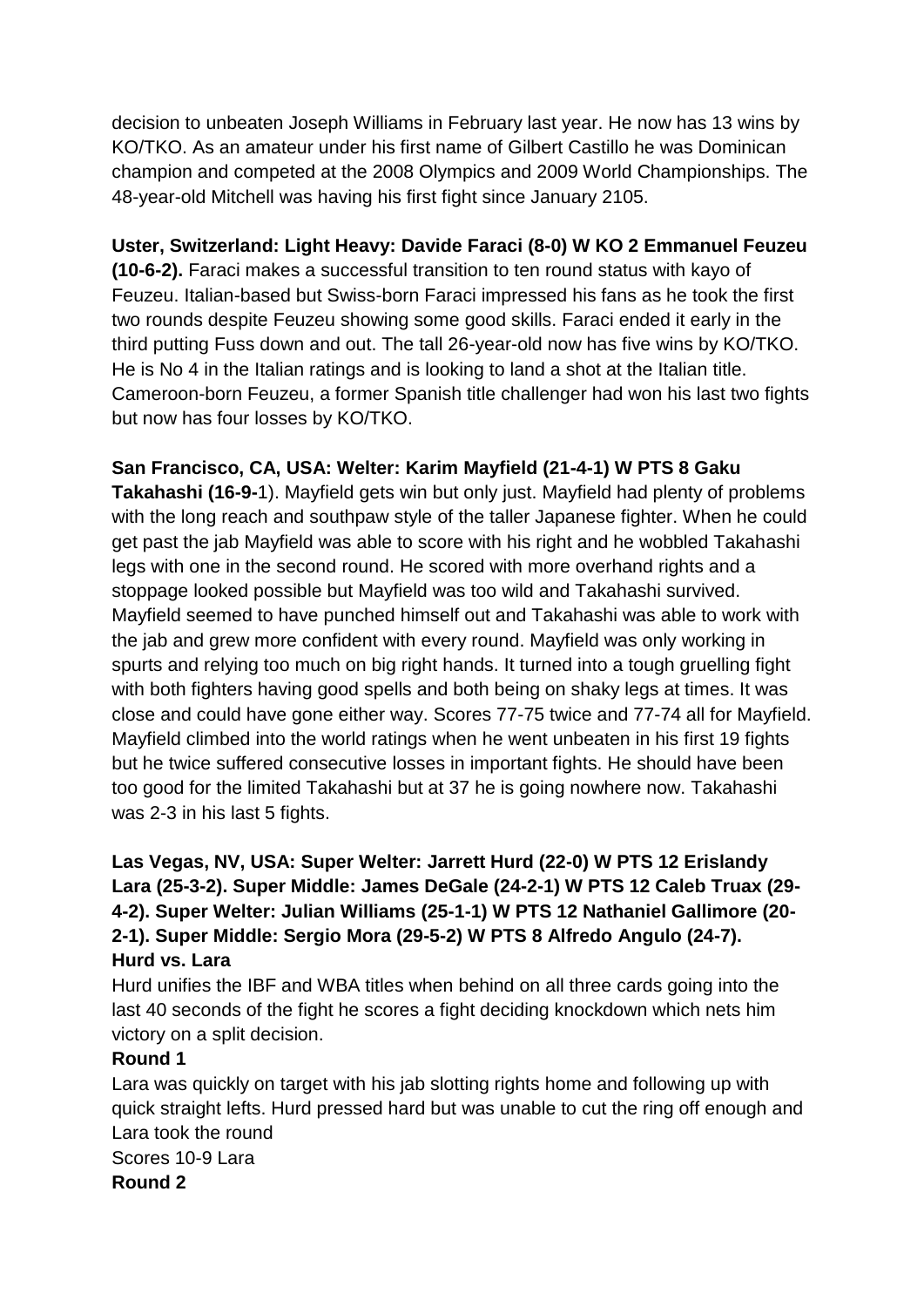Score 10-9 Hurd 19-19

# **Round 3**

Hurd continued to take the fight to Lara. The Cuban was blocking most of Hurd's punches and slotting home quick countering lefts to the body but was also spending too long just hiding behind a high guard and not throwing enough and allowing Hurd to grab the points.

Score 10-9 Hurd 29-28

## **Round 4**

Another close round. It was the silky skills of Lara against the battering ram of Hurd. Lara was quick and accurate with his punches but Hurd was throwing more and landing some heavy hooks to the body and just edged the round.

Scores 10-9 Hurd 39-37

## **Official scores: 39-37 Hurd, 39-37 Lara and 38-38 Round 5**

Again Hurd was just walking Lara down and landing hard shots to head and body. There was nothing pretty in what he was doing. He is a monster at 154lbs and he was using his strength to keep Lara going backwards. Lara was firing quick accurate combinations but just not enough of them.

Score 10-9 Hurd 49-46

# **Round 6**

Lara used his speed and accuracy to take this one. Hurd continued to march forward but Lara moved more and threw more to offset the harder punches from Hurd and landed the best punch of the fight so far in the shape of stunning left uppercut Score 10-9 Lara 58-56

# **Round 7**

Classy boxing from Lara saw him win the seventh. Hurd started the round with his usual aggression but with Lara doing a good job of blocking the shots Hurd backed off trying to get Lara out from behind his high guard. It worked but gave Lara some room and he was able to bang home quick jabs and straight lefts and finished the round with a couple of sizzling combinations.

Score 10-9 Lara 67-66

# **Round 8**

Hurd was forcing Lara back for the whole three minutes. He was continuing to pound home left hooks to the body and right uppercuts. Lara countered with quick shots put Hurd just walked through them.

Score 10-9 Hurd **77-75** 

**Official scores: 76-76, 76-76 and 76-75 Lara Round 9**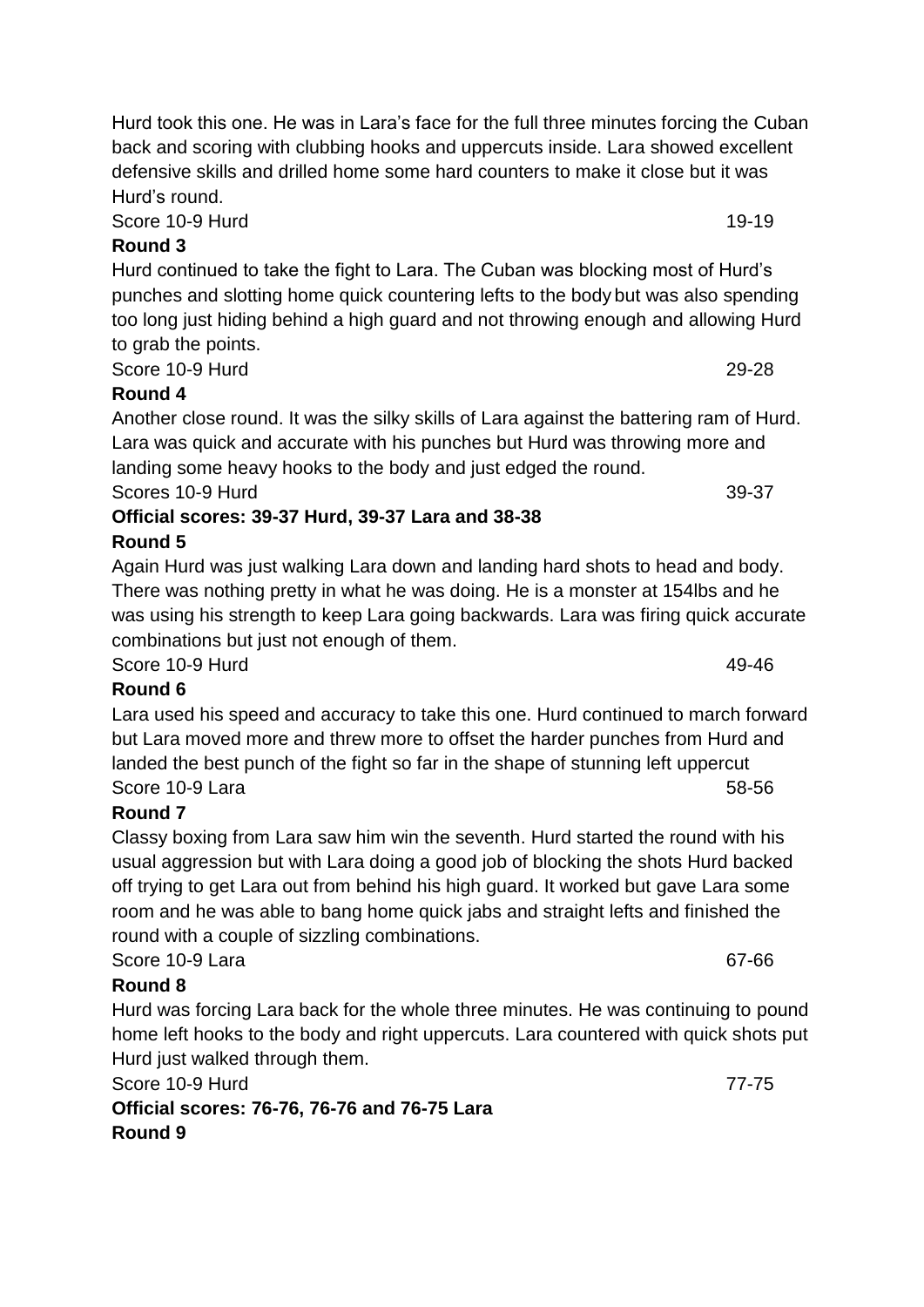Hurd took this one as he used his strength to bull Lara around and marched forward swinging hard hooks and uppercuts. Lara was countering but was under pressure all the way and Hurd was doing the more effective work.

Score 10-9 Hurd 87-84

### **Round 10**

Hurd staged a furious attack at the start of this round but Lara showed he was not going to give his title away without a fight. Once the Hurd storm blew itself out Lara was actually pushing Hurd onto the back foot and scoring with both hooks and uppercuts inside and straight rights and lefts.

Score 10-9 Lara 96-94

## **Round 11**

This was a gruelling round as they were both tired and both just stood and worked inside. Lara was doing a better job of blocking punches and was quicker and more accurate. Late in the round he made some space and landed a quality three punch combination and walked Hurd onto a straight left counter.

Score 10-9 Lara 105-104

## **Round 12**

This was the round that decided the fight. With his right eye closing and blood seeping from a cut by the eye Lara just did not have the strength left to hold off Hurd. A series of uppercuts and hooks had Lara rocking and with just 40 seconds remaining in the round a left to the head put him down. He was up at eight and made it to the bell somehow finding the energy to punch with Hurd.

Score 10-8 Hurd **115-112**

# **Official scores: 114-113 twice for Hurd and 114-113 for Lara.**

Hurd adds the WBA and IBO titles to the IBF title he already holds. On the official scores Hurd was down on all three official cards after the eleventh round so needed that knockdown to win the fight. At 6'1" (185cm) and with great power Hurd is capable of beating both WBC champion Jermell Charlo and WBO champion Sadam Ali if those fights could be made and at 27 he has a great future. Lara fought hard and bravely and was just 40 seconds away from Victory. The 34-year-old Cuban has classy skills but this time the power of Hurd proved too much but he can and will come again.

# **DeGale vs. Truax**

DeGale regains the IBF title with unanimous verdict over Truax in a messy fight which never scaled any heights but DeGale did enough to earn a victory that keeps his career at the top still alive.

## **Round 1**

DeGale made a more confident start than he had in the first fight. He had his right jab on target early and also got through with some straight lefts. Truax was unable to get inside to work, DeGale was dangerous with his head and as they clashed Truax tumbled back but luckily no one was cut.

## Score 10-9 DeGale

**Round 2**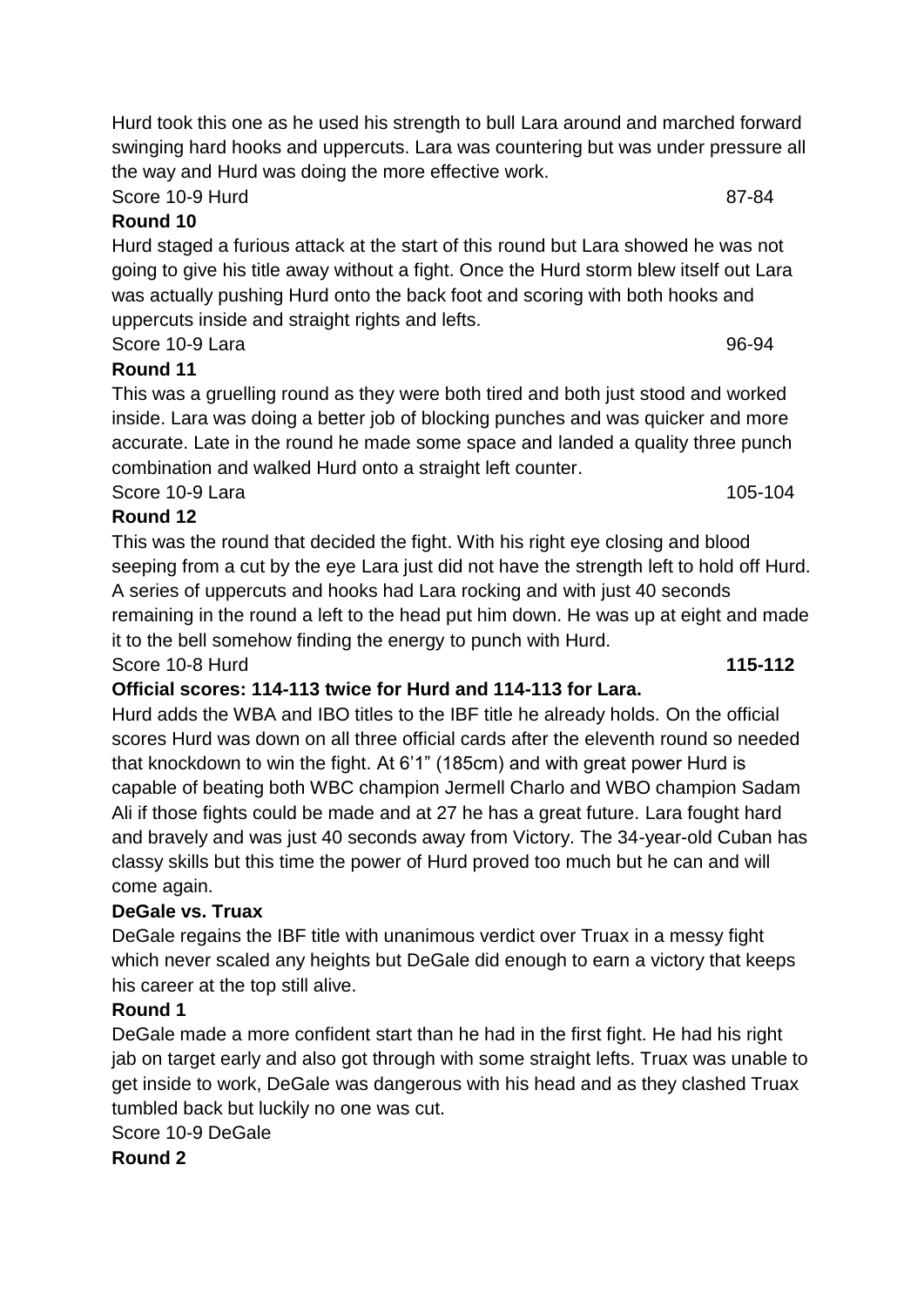Score 10-9 DeGale 20-18

# **Round 3**

Truax was hunting DeGale down for the full three minutes. DeGale kept moving, staying off the ropes but Truax scored with a good short right and did enough to take the round. DeGale was cut over his left eye . It was ruled as coming from a punch but looked like it happened in a clash of heads.

Score 10-9 Truax 29-28

## **Round 4**

Truax pressured throughout this one. He was firing punches on the way in. DeGale was trying him up inside to stop him working but was not throwing enough punches himself and this was beginning to follow the pattern of their first fight. Score: 10-9 Truax 38-38

### **Official scores: 38-38 twice and 39-37 for DeGale Round 5**

Truax had a strong fifth. He kept coming and DeGale was unable to land anything to discourage him. DeGale's cut had worsened and he was being troubled by the blood running into his right eye. He lost his mouthguard and already the fight seemed to be getting away from the former champion

Score 10-9 Truax 47-48

# **Round 6**

A closer round. DeGale was spearing Truax with jabs and straight lefts at distance and tying Truax up inside. It was a messy fight but DeGale had worked his way back into it.

Score 10-9 DeGale 57-57

# **Round 7**

A better round for DeGale. He was moving more, turning Truax stabbing him with rights jabs and occasional lefts. Truax was still rumbling forward but not scoring and he was cut over his right eye in a clash of heads,

# Score 10-9 DeGale 67-66

# **Round 8**

It continued to be a messy fight. DeGale was boxing well outside scoring with his southpaw jab and quick lefts and then tying up Truax inside so that there was little sustained action and too much clinching but DeGale was doing the scoring. Score 10-9 DeGale 77-75

Official scores: 79-73 DeGale, 77-75 DeGale, 77-77

# **Round 9**

Truax kept marching in but when he got close he was content to just hold and land a few prods to the body. DeGale was moving well spearing Truax with his jab and was not interested in working inside either so again too many clinches.

Score 10-9 DeGale 87-84

## **Round 10**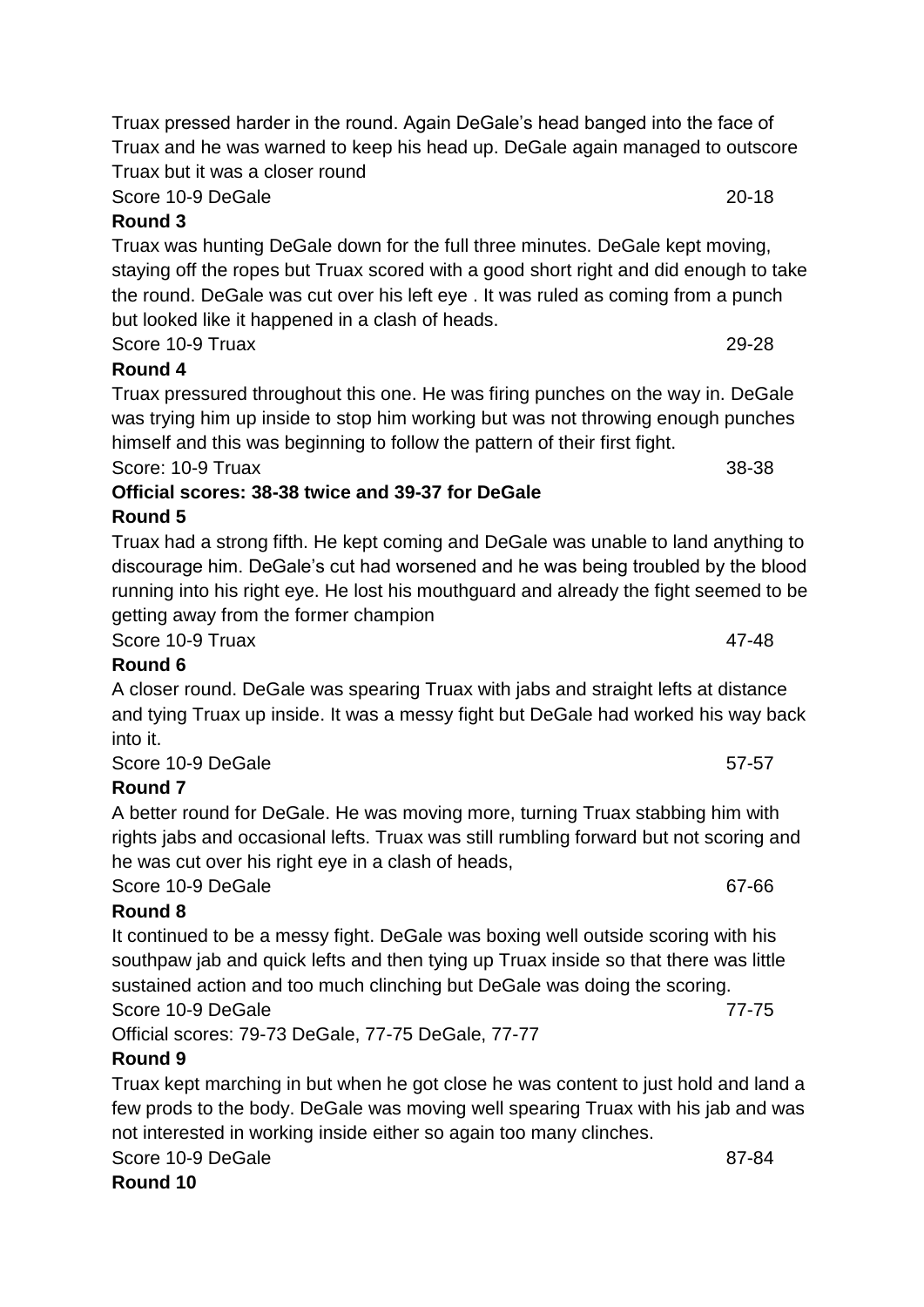A good round for Truax. Finally he was landing punches on the way in and DeGale was using his jab less. DeGale warned for holding but then was deducted a point for using his shoulder to knock Truax back.

Score 10-8(9) Truax 95-94

#### **Round 11**

DeGale picked up the pace again in this one. Truax did not press so hard and despite continually being troubled by blood affecting his vision from his right eye DeGale was able to score with some shots at distance including a right uppercut to the chin.

Score 10-9 DeGale 105-103

### **Round 12**

DeGale had one of his best rounds in the last. He alternated between standing and punching with Truax and scoring with quick flurries of punches and standing off and piercing his guard with rights. Truax kept rolling but was not able to score anything more than a couple of short hooks.

#### Score 10-9 DeGale **115-112**

### **Official scores 114-113 twice and 117-110 for DeGale**

DeGale, 32, regains the IBF title he lost on a majority decision in a poor performance against Truax in September. This was not by any means a vintage DeGale but the result was the important thing as it keeps him in line for a big fight against the winner of the George Groves vs. Callum Smith fight. Interim IBF champion Andre Dirrell or top rated contender Jose Uzcategui will press their claim and as DeGale had dropped to No 8(6 as first two positions are vacant) so he is unlikely to be allowed a voluntary defence. Truax has probably achieved more than he could have expected after inside the distance losses to Daniel Jacobs and Anthony Dirrell but as a former champion there are some good paydays out there for him.

### **Williams vs. Gallimore**

Williams wins IBF eliminator with majority verdict over Gallimore. Williams settled quicker and took the first round with his accurate jabbing with Gallimore not letting his punches go. The second was more even with both landing heavy rights. The third saw both going to the body and Williams had more success with body punches in the fourth but was also warned for holding and Gallimore fired back at the end of the round. Gallimore had a good fifth getting home some sharp rights and a clash of heads saw Williams cut over the left eye but he bounced back in the sixth again going to the body. Williams had the better of the exchanges in the seventh and but the eighth was close. Gallimore started to tire. He fought hard and might have edged the tenth but Williams was stronger and dominated the last two rounds and deserved the decision which should have been unanimous, Scores 117-110 and 116-112 for Williams and 114-114. The 28-year-old from Philadelphia was crushed in five rounds by Jermall Charlo when he challenged for the IBF title in December 2016 but he put himself back in contention with a win over former champion Ishe Smith in November. US-based Jamaican Gallimore had won his last seven fights by KO/TKO but now will rebuild and be back again.

### **Mora vs. Angulo**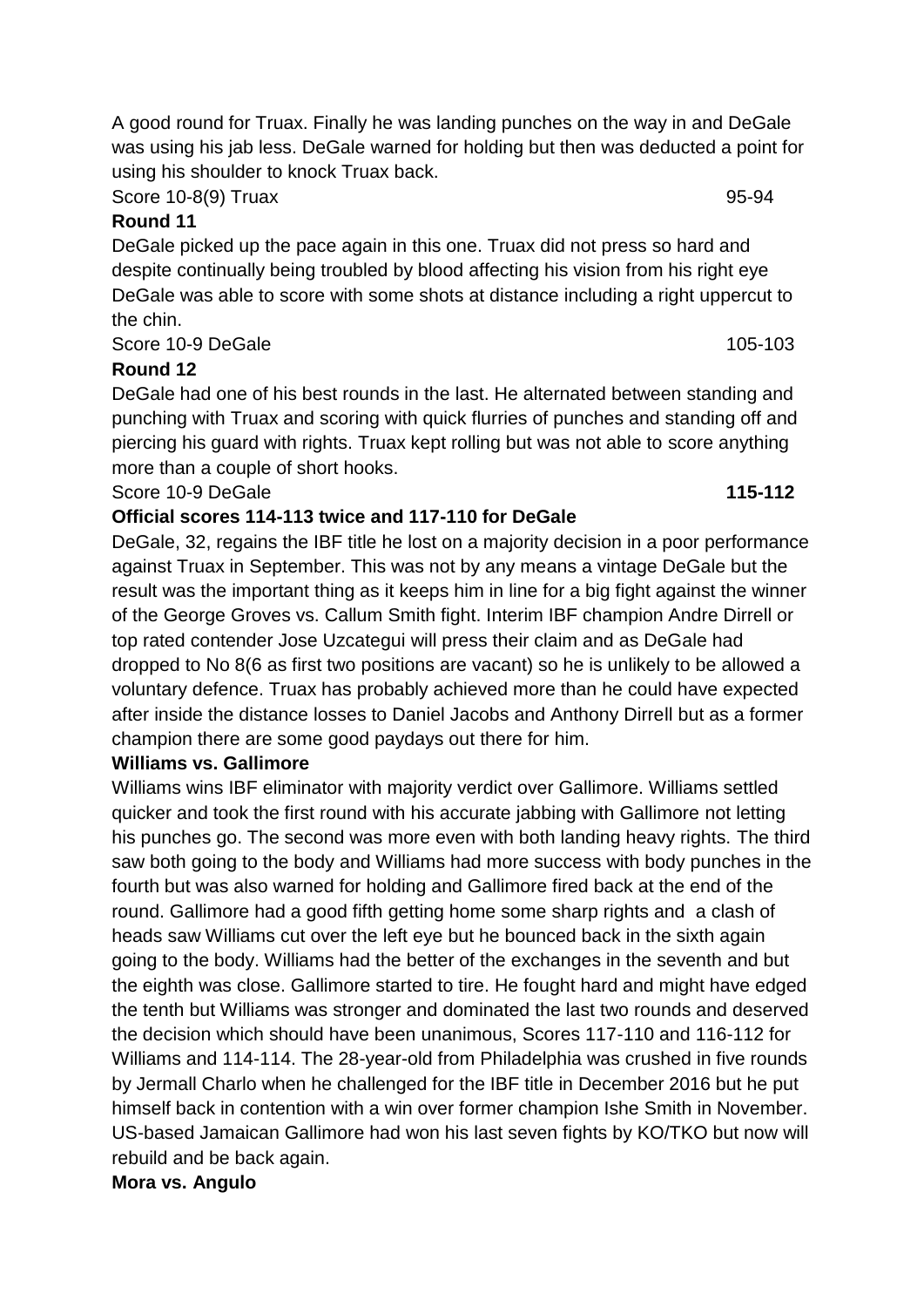Mora gets split decision over Angulo in contest between two seasoned pros trying to keep their careers alive. Mora had a big edge in speed and he used that early to outbox the slower but stronger Angulo. Mora landed some heavy stuff early but Angulo kept rolling forward working the body to slow the former champion. Those tactics began to work from the fourth round as Mora tired and Angulo was landing more often and Angulo took the fifth. Mora rebounded to have a good sixth and seventh outboxing and out scoring Angulo but Angulo picked up the last to make sure this one was close. Scores 78-74 and 77-75 for Mora and 78-74 for Angulo. Former WBC champion Mora was having his first fight since losing in seven rounds against Daniel Jacobs for the secondary WBA title in September 2016. He is now 37 and another title shot could be out of his reach. Former interim WBO champion Angulo is 35 and is now 2-5 in his last 7 fights and any chance he had of a title shot has long since gone

**Laredo TX, USA: Light Heavy: Rodolfo Gomez (13-4-1) W TKO 8 Ricardo Mayorga (32-11-1,1ND).** Local fighter Gomez gets a win over a very faded Mayorga. The Nicaraguan came in 5lbs over the contract weight but despite his lack of condition he used his experience to outscore the much taller 6'3" (191cm) Gomez over some of the early rounds. Naturally Mayorga mixed in some showboating. However eventually his lack of conditioning caught up with him and he tired badly and was floored in the eighth. He beat the count but the referee stopped the fight. Mexican Gomez gets win No 9 by KO/TKO but is really just a prelim fighter. Mayorga, 45, had retired but he took this one for the money and hopefully it will be his last fight.

## **8 April**

# **St. Pauli, Germany: Super Middle: Sebastiano Lo Zito (12-0) W TEC DEC 6 Roman Hardok (6-1). Super Middle: Khoren Gevor (33-9) W PTS 8 Viktor Polyakov (13-4-3).**

## **Lo Zito vs. Hardok**

Lo Zito wins the German title with victory over champion Hardok. Southpaw Lo Zito had the edge in skill with Hardok the harder puncher. Lo Zito managed to build and hold a lead over the first four rounds but a punch from Hardok fractured his nose early in the fifth. That injury did not stop the fight but a gash was opened over Hardok's right eye which did and Lo Zito took the title on a technical decision. Russian Hardok was making the first defence of his title and hopefully will get a return match.

### **Gevor vs. Polyakov**

Gevor returns to the ring and picks a tough one in Polyakov. Gevor was in control when he could stay in ring centre and avoid being trapped on the ropes. Polyakov managed to keep pressing and made the rounds and the fight close but Gevor showed good conditioning and emerged the winner. Scores 78-73, 78-74 and 77-75 all for Gevor. The 38-year-old former European champion and WBA and WBO title